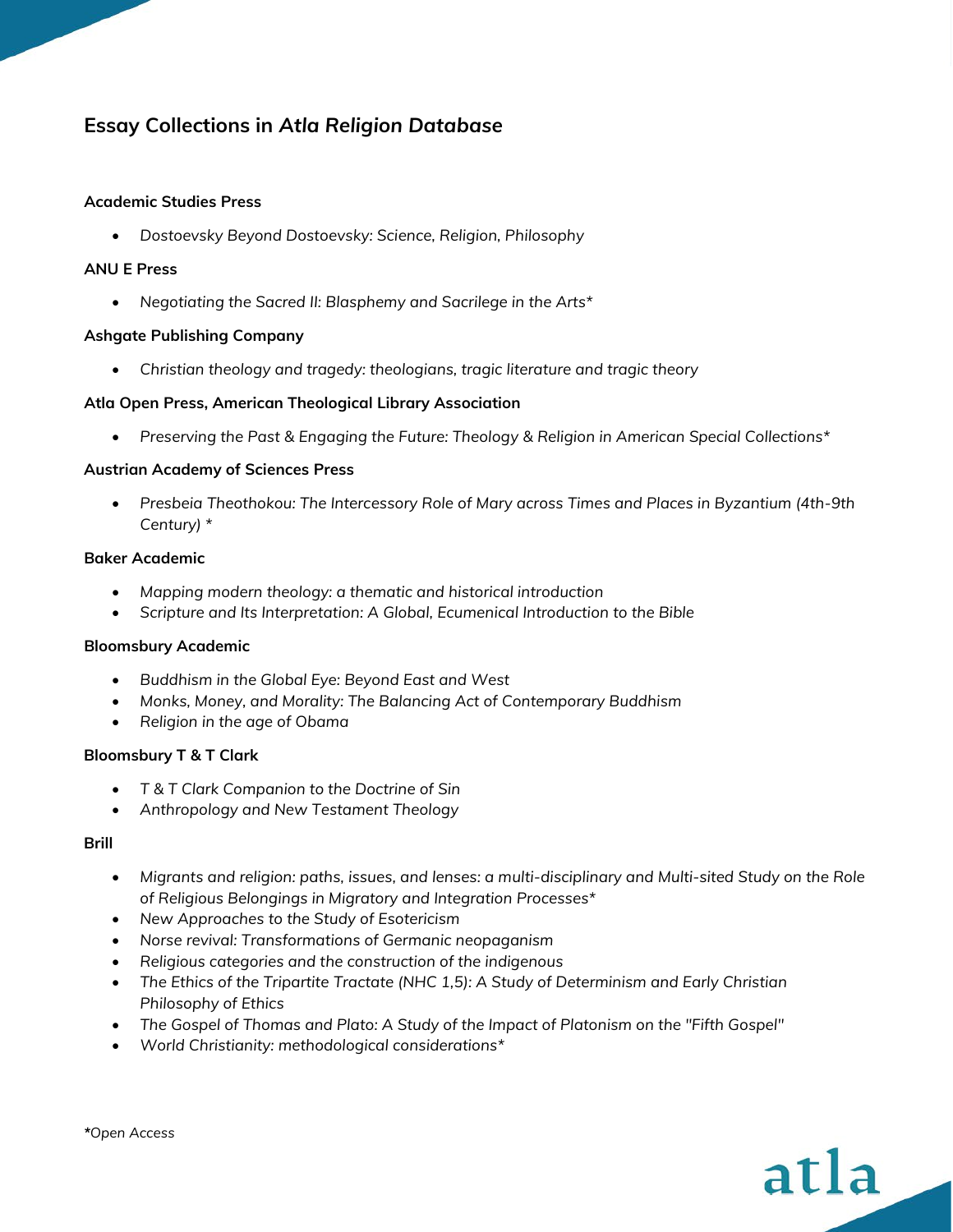### **Bruxelles**

• *Animal et Religion*

### **Cambridge University Press**

- *Arvo Pärt's white light: media, culture, politics*
- *The Cambridge companion to Arvo Pärt*
- *Care for the World: 'Laudato Si' and Catholic Social Thought in an Era of Climate Crisis*
- *The Cambridge Companion to Boethius*
- *The Cambridge Companion to Foucault*
- *The Cambridge Companion to John Donne*
- *The Cambridge Companion to Kierkegaard*
- *The Cambridge Companion to Literature and Religion*
- *The Cambridge Companion to Malcolm X*
- *The Cambridge Companion to Milton*
- *The Cambridge Companion to Ockham*
- *The Cambridge Companion to Plato*
- *The Cambridge Companion to Renaissance Philosophy*

# **Cappelen Damm Akademisk**

• *NLA Høgskolen. Fagutvikling og sjølvforståing på kristen grunn\**

# **Columbia University Press**

- *Recovering Buddhism in Modern China*
- *Reimagining the sacred: Richard Kearney debates God*
- *Spreading Buddha's Word in East Asia: The Formation and Transformation of the Chinese Buddhist Canon*

# **Equinox Publishing**

• *Fabricating Identities*

# **Evangelische Verlagsanstalt**

• *Singing the Songs of the Lord in Foreign Lands: Psalms in Contemporary Lutheran Interpretation*

# **Finnish Literature Society**

• *Myth and Mentality: Studies in Folklore and Popular Thought\**

#### **Fordham University Press**

- *Arvo Pärt: sounding the sacred*
- *The Basic Writings of Josiah Royce; Volume I; Culture, Philosophy, and Religion*

### **Fortress Press**

- *Gift and Promise: The Augsburg Confession & the Heart of Christian Theology*
- *Adam, Eve, and the genome: the human genome project and theology*
- *Planetary Solidarity: Global Women's Voices on Christian Doctrine and Climate Justice*

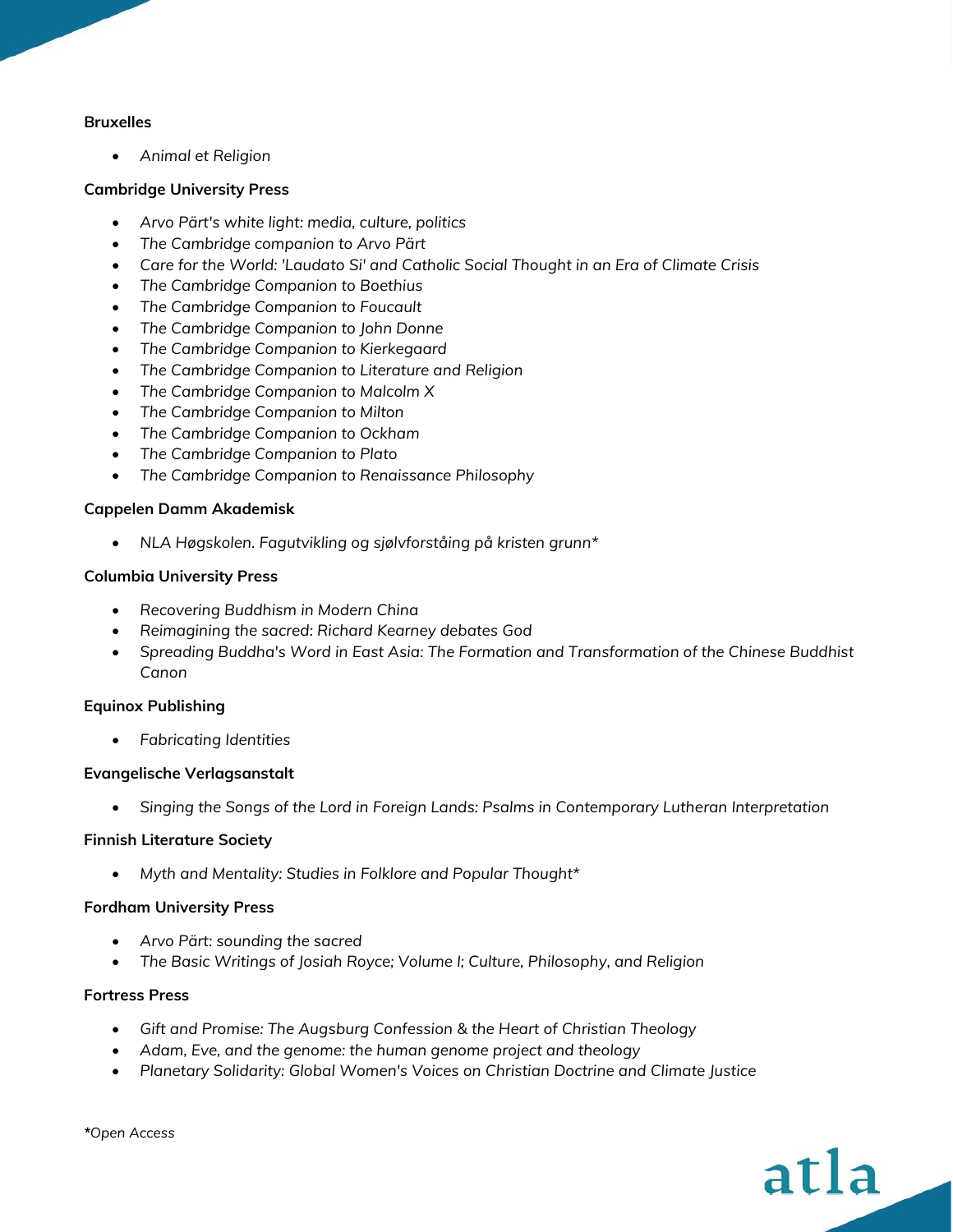### **Georgetown University Press**

• *Power: divine and human: Christian and Muslim perspectives*

### **Global Theological Ethics Book Series**

• *Ethical Challenges in Global Public Health: Climate Change, Pollution, and the Health of the Poor\**

### **InterVarsity Press**

- *Majority world theology: Christian doctrine in global context*
- *Public intellectuals and the common good: Christian thinking for human flourishing*

### **James Clarke and Co**

• *Lutheran Identity and Political Theology*

### **John Wiley & Sons**

- *The Wiley Blackwell Companion to Ancient Israel*
- *Re-Imagining Nature: The Promise of a Christian Natural Theology*

### **Liturgical Press**

- *Redemption and Restoration: A Catholic Perspective on Restorative Justice*
- *Sex, Love & Families: Catholic Perspectives*

#### **Meinema**

• *Proeven Van Vrouwenstudies Theologie: Deel V*

# **Nanzan Institute for Religion and Culture**

• *Modern Buddhism in Japan*

#### **New York University Press**

• *Queer Christianities: Lived Religion in Transgressive Forms*

#### **Oxford University Press**

- *Faith in the New Millennium: The Future of Religion and American Politics*
- *The Oxford Handbook of African American theology*
- *The Oxford Handbook of Christian Monasticism*
- *The Oxford Handbook of Christianity in Asia*
- *The Oxford Handbook of Feminist Approaches to the Hebrew Bible*
- *The Oxford Handbook of Latin American Christianity*
- *The Oxford Handbook of Medieval Christianity*
- *The Oxford Handbook of Religion, Conflict, and Peacebuilding*
- *The Oxford Handbook of the Bible in Early Modern England, c 1530-1700*

atla

- *The Oxford Handbook of the Historical Books of the Hebrew Bible*
- *The Oxford Handbook of the Pentateuch*
- *The Oxford Handbook of the Protestant reformations*
- *The Oxford Handbook of theology, sexuality, and gender*
- *The Oxford Handbook of the Bible and American Popular Culture*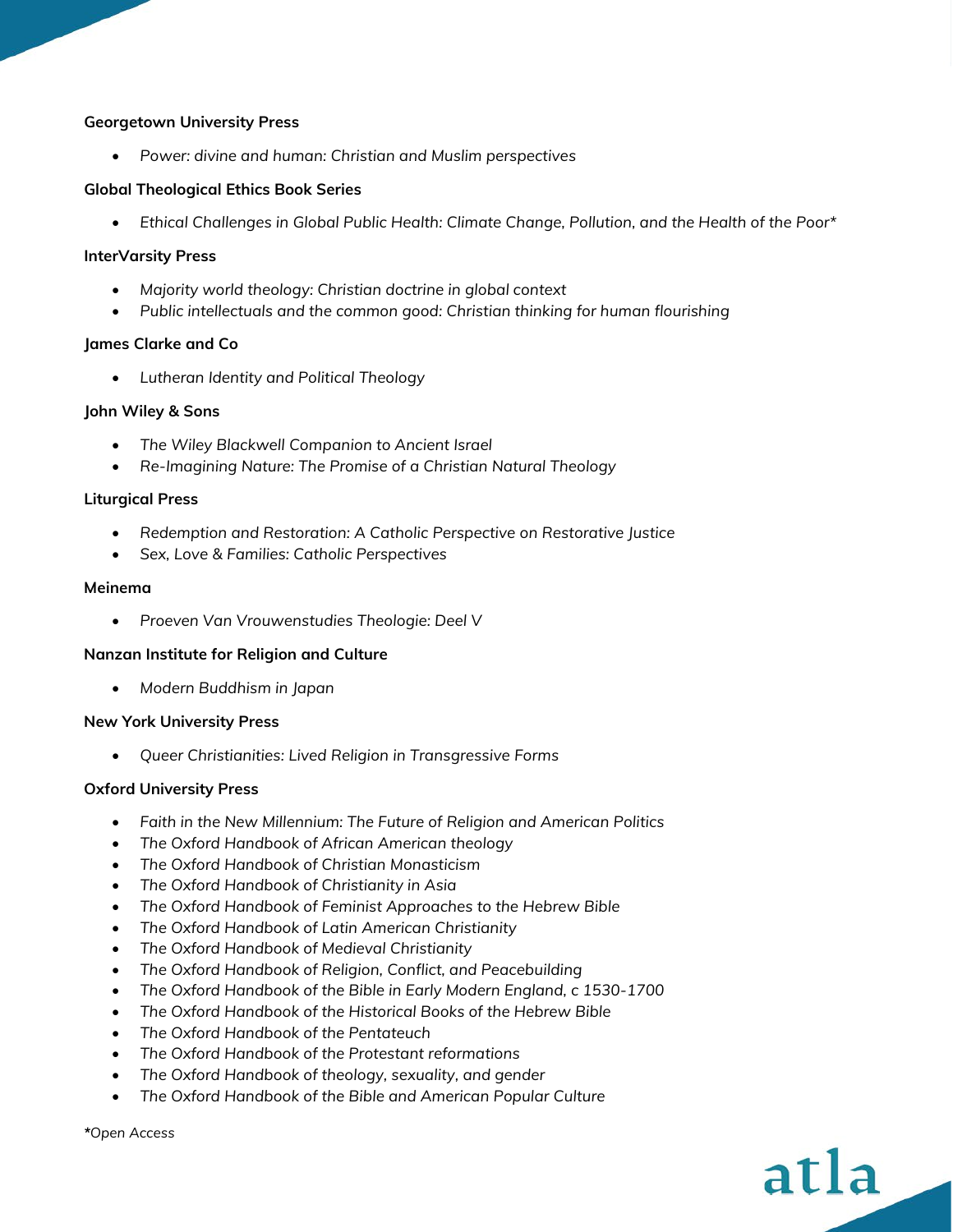# **Palgrave Macmillan**

- *Loving the body: black religious studies and the erotic*
- *Mary and Early Christian Women: Hidden Leadership*

# **Peeters**

- *Gregory of Nyssa's Mystical Eschatology*
- *Including Papers Presented at the Seventh British Patristics Conference, Cardiff, 5-7 September 2018*
- *The Bible in the Patristic Period*

# **Pickwick**

• *I Am Put Here for the Defense of the Gospel: Dr Norman L Geisler: A Festschrift in His Honor*

# **Routledge**

- *Buddhism and Violence: Militarism and Buddhism in Modern Asia*
- *Contemporary music and spirituality*
- *Kendrick Lamar and the Making of Black Meaning*
- *Laudato Si' and the Environment: Pope Francis' Green Encyclical*
- *Making congregational music local in Christian communities worldwide*
- *Protestant Aesthetics and the Arts*
- *Slavoj Žižek and Christianity*
- *The Indecent Theologies of Marcella Althaus-Reid: Voices from Asia and Latin America*

# **Rowman & Littlefield**

• *Catholicism, liberalism, and communitarianism: the Catholic intellectual tradition and the moral foundations of democracy*

# **SBL Press**

- *Mixed Feelings and Vexed Passions: Exploring Emotions in Biblical Literature*
- *Early Judaism and its modern interpreters (2nd edition)*
- *Faith and feminism in nineteenth-century religious communities*
- *Prophecy and Gender in the Hebrew Bible*
- *Second Wave Intertextuality and the Hebrew Bible*

# **Springer**

• *Charting spiritual care\**

# **St. Tikhon's Monastery Press**

• *Words into spirit: pastoral perspectives on confession*

# **State University of New York Press**

• *Translating Buddhism: Historical and Contextual Perspectives*

# **Stockholm University Press**

• *Krig och fred i vendel- och vikingatida traditioner\**

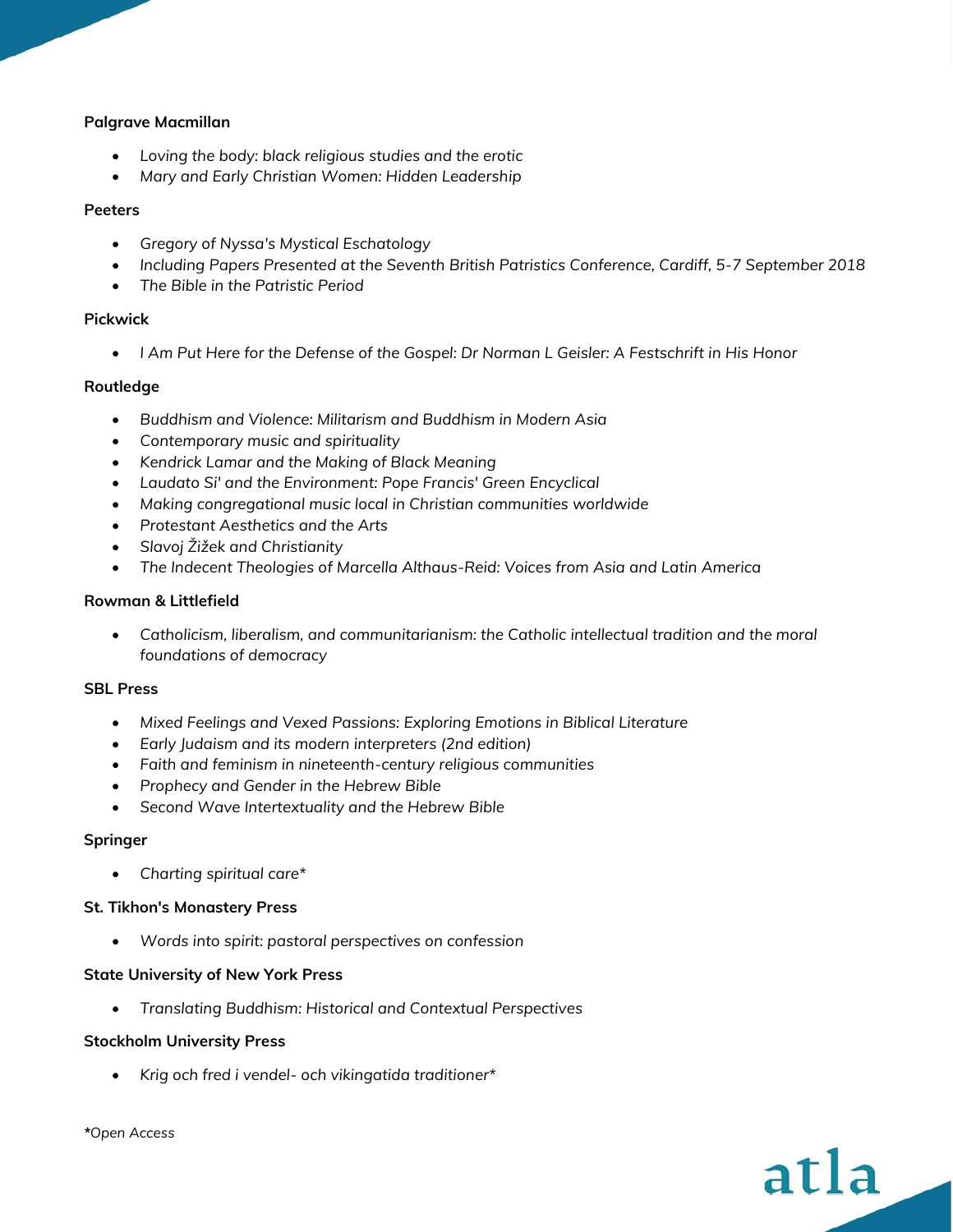# **T&T Clark**

- *Love, Divine and Human: Contemporary Essays in Systematic and Philosophical Theology*
- *Sport and Christianity: Practices for the Twenty-First Century*

# **Texas A & M University: Digital Religion Publications**

• *Digital ecclesiology: a global conversation\**

# **transcript - Verlag**

- *Scientology: Kulturbeobachtungen jenseits der Devianz*
- *Religious Fundamentalism in the Age of Pandemic\**
- *Sprache der Transzendenzerfahrungen: Die Briefsammlung der Parapsychologischen Beratungsstelle in Freiburg i.B.\**

# **University of Hawai'i Press**

- *Buddhist and Islamic Orders in Southern Asia: Comparative Perspectives*
- *Buddhist Tourism in Asia*

# **University of Ottawa Press**

• *Chercheurs de dieux dans l'espace public\**

# **University of Utah Press**

• *Essays on American Indian and Mormon History*

# **UTS ePress**

- *Genocide Perspectives VI: the process and the personal cost of genocide*
- *Geography and Religious Knowledge in the Medieval World*

# *Walter de Gruyter GmbH*

- *Alltag im Holocaust:Ju?disches Leben im Großdeutschen Reich 1941-1945*
- *Coming of Age in Byzantium: Adolescence and Society*
- *Concepts and Methods for the Study of Chinese Religions; III; Key Concepts in Practice*
- *Die Inschriften zu den Ludi saeculares: Acta ludorum saecularium*
- *Digital Humanities and Research Methods in Religious Studies: An Introduction*
- *Dynamics of Religion: Past and Present: Proceedings of the XXI World Congress of the International Association for the History of Religions*
- *From Scrolls to Scrolling: Sacred Texts, Materiality, and Dynamic Media Cultures*
- *Lament in Jewish Thought: Philosophical, Theological, and Literary Perspectives\**
- *Levinas and Literature: New Directions\**
- *Lived Religion in the Ancient Mediterranean World: Approaching Religious Transformations from Archaeology, History and Classics*
- *Occult Roots of Religious Studies: On the Influence of Non-Hegemonic Currents on Academia around 1900\**
- *Religion as a philosophical matter: Concerns about truth, name, and habitation*
- *Religious Individualisation: Historical Dimensions and Comparative Perspectives; 1\**